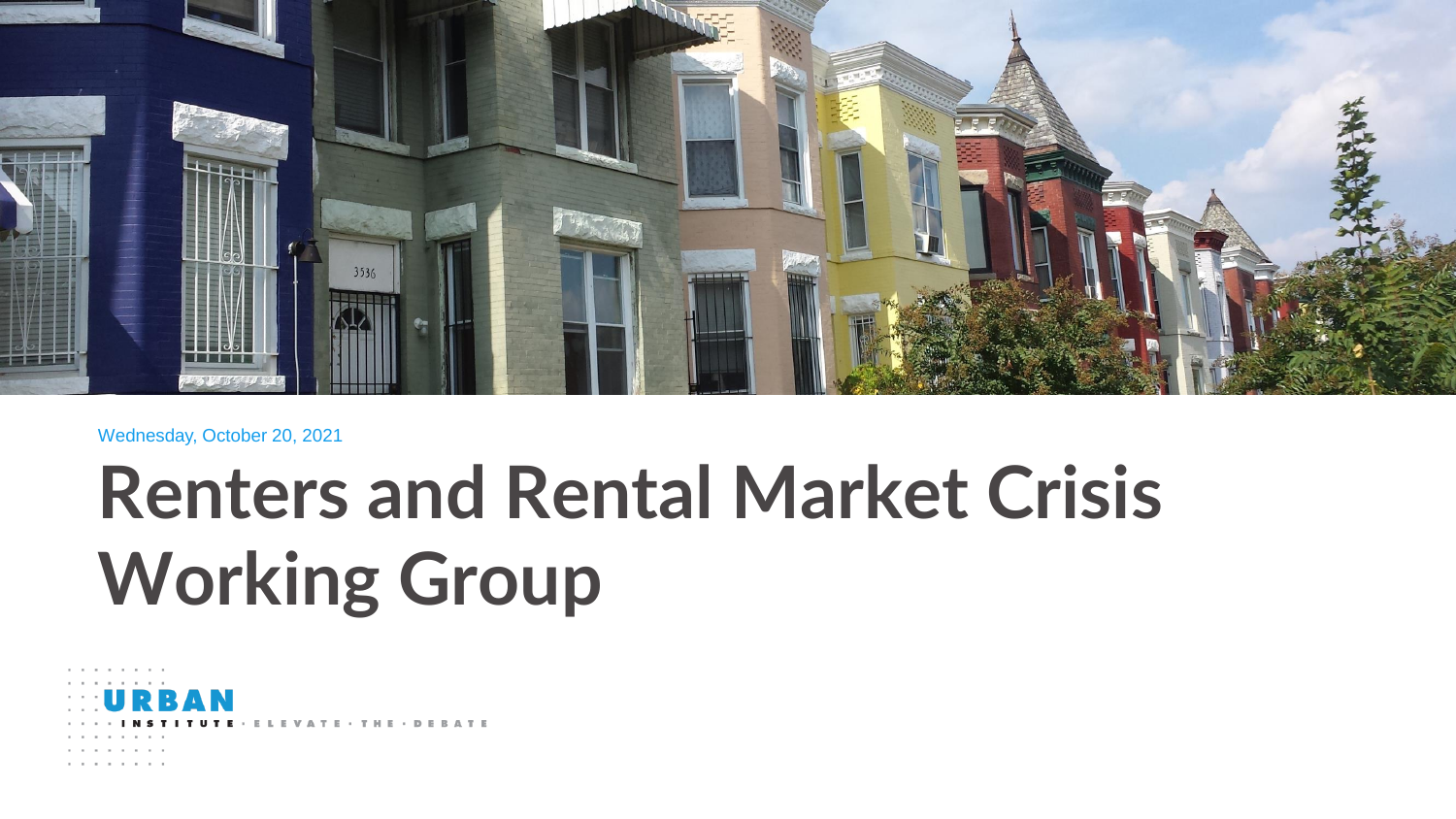**Where Eviction Moratoria Are Still in Place after the End of the Federal Eviction Moratorium**



Some form of moratoria **Temporary suspension or delay during rental assistance application<br>Limited or no protections source: COVID-19 US State Policy team data**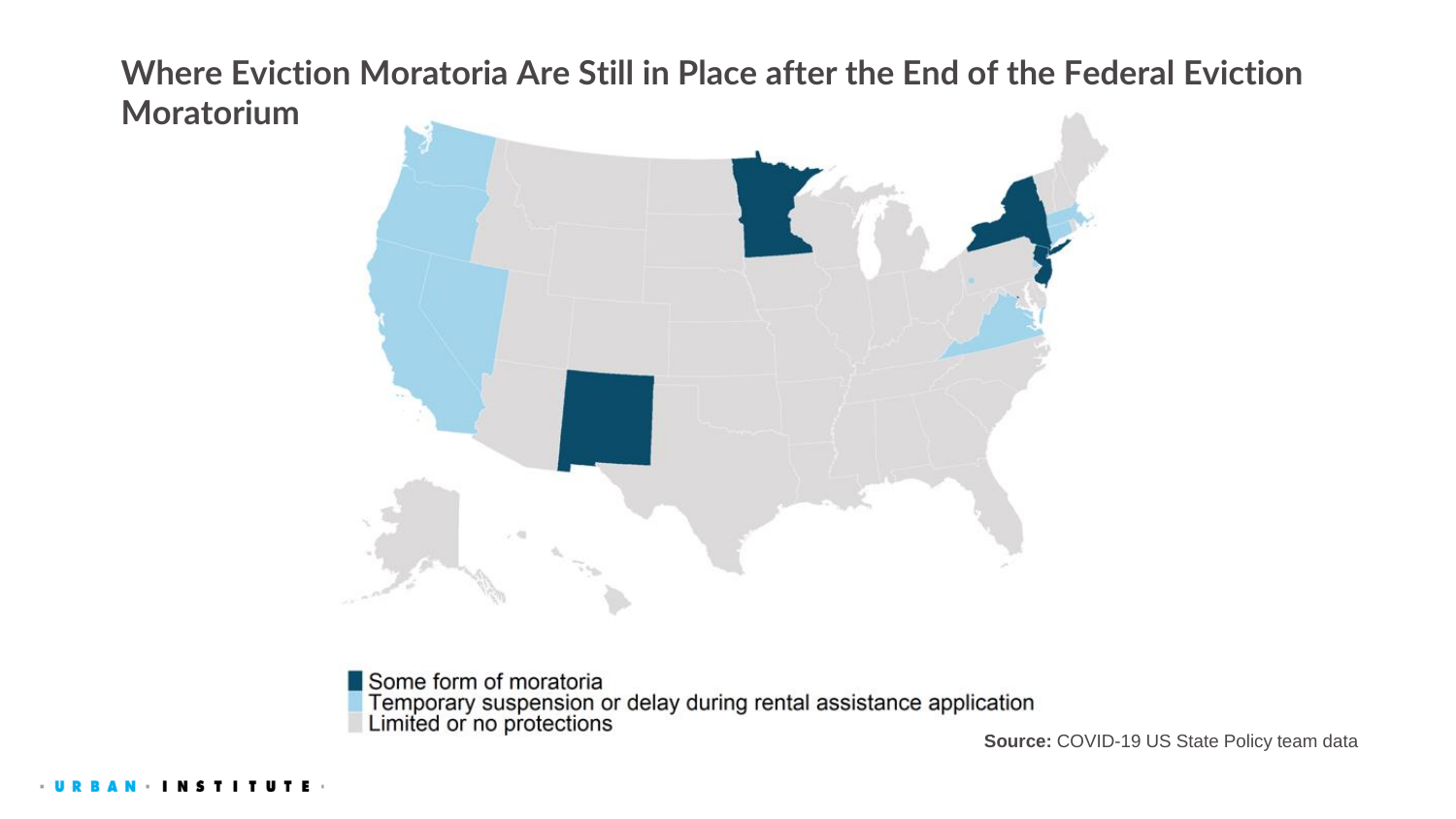### **Percent of Renter Households by Type of Moratoria in State/Jurisdiction**



Some form of moratoria **Temporary suspension or delay during rental assistance application<br>Limited or no protections<br>Source: COVID-19 US State Policy team data** 

and 2019 American Community Survey

**NSTITUTE**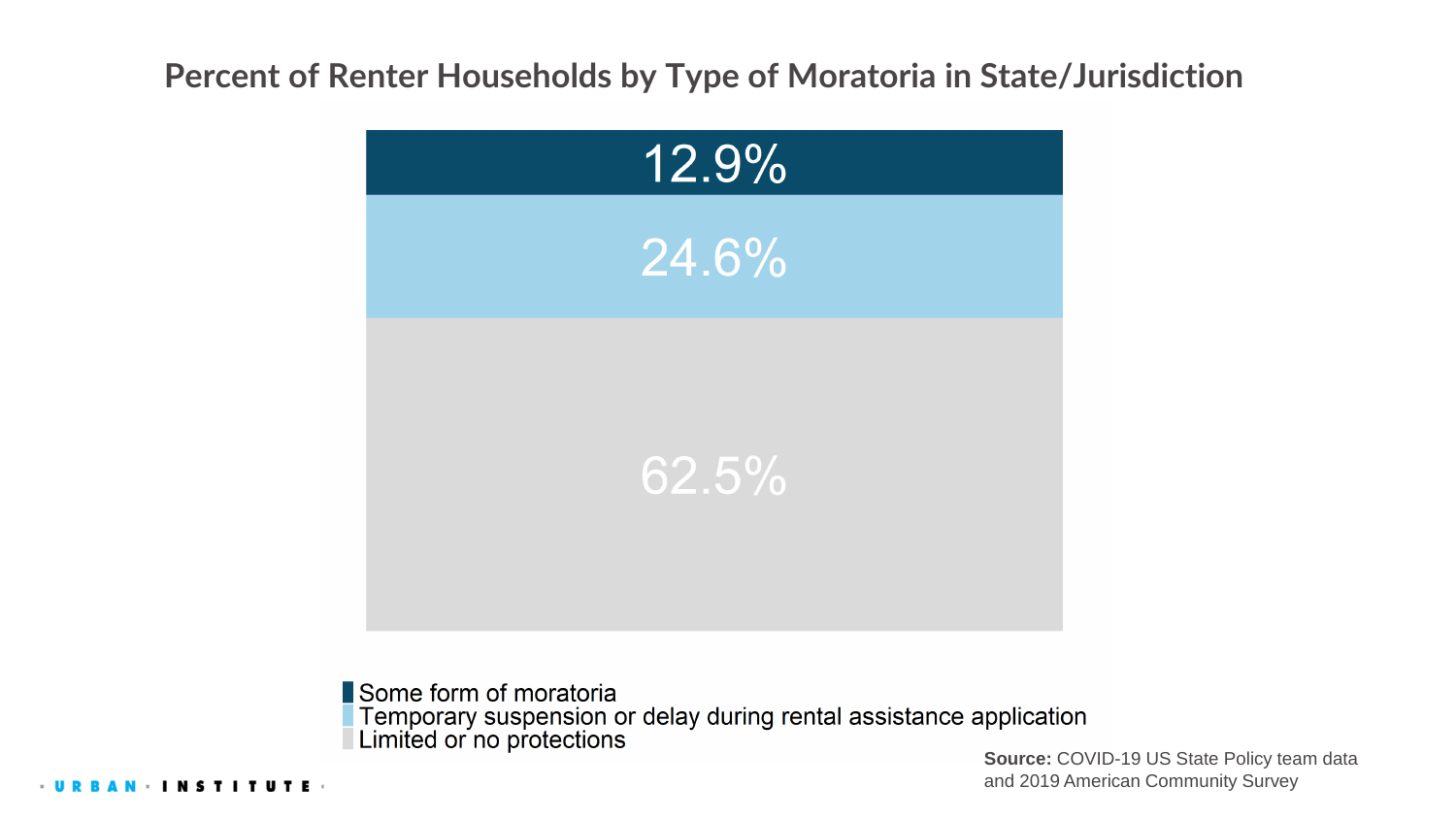Percent of Renters Who Believe It Is Likely They Will Be Evicted in the Next Two Months by State



# **Percent Likely** 1% to 3%<br>3% to 5%<br>5% to 6%<br>6% to 9%<br>9% to 19%

**Source:** Week 39 of the Census Bureau's Household Pulse Survey (September 29<sup>th</sup> to October 11th)

**INSTIT** UTE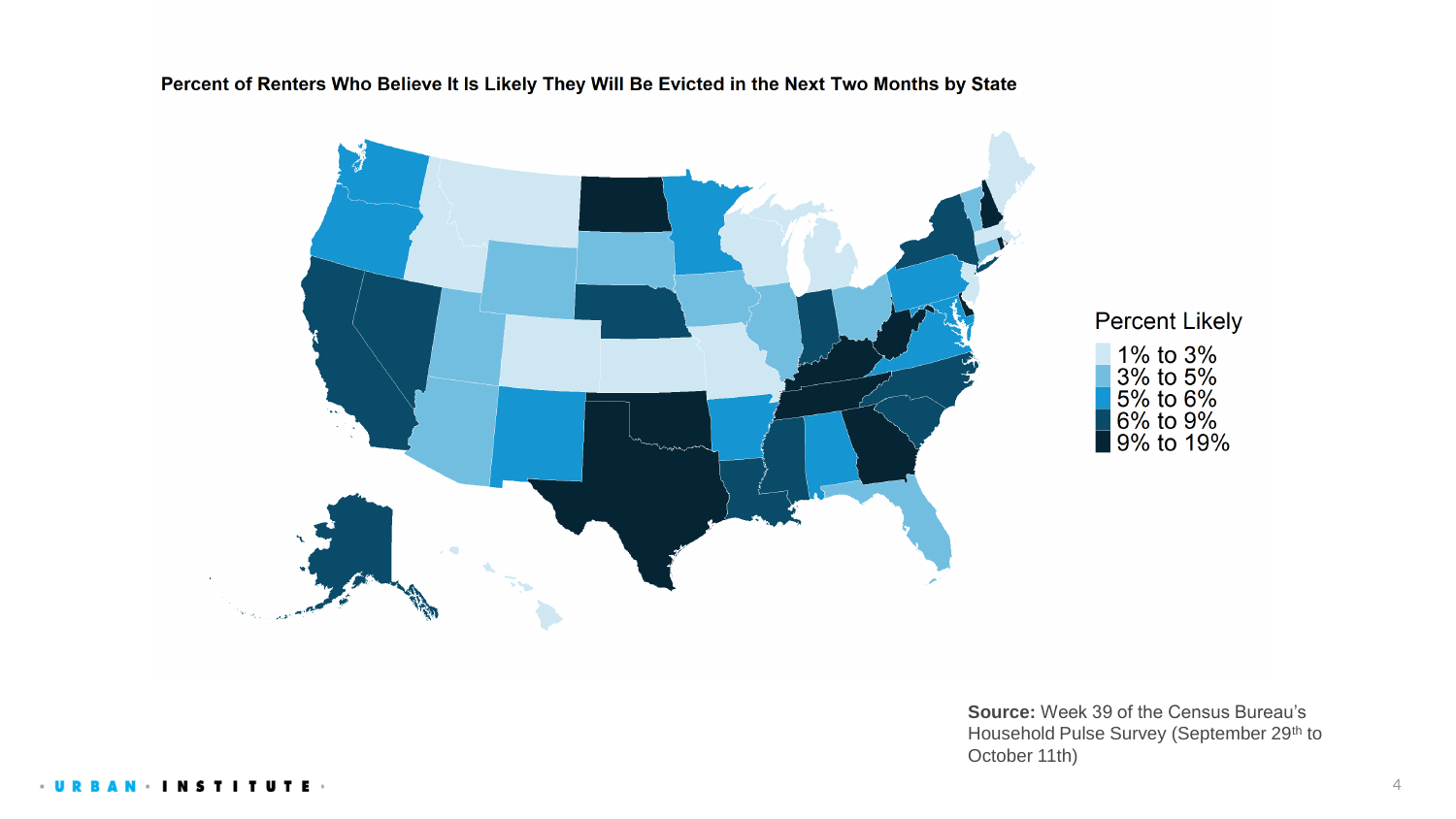**Percent of ERA Allocation Spent by State** 



#### **Percent Spent**

2% to 12%<br>12% to 19%<br>19% to 25%<br>25% to 37%<br>37% to 70%

**Source:** US Department of Treasury Emergency Rental Assistance 1 Data (as of August 31st, 2021)

- U R **INSTITUTE**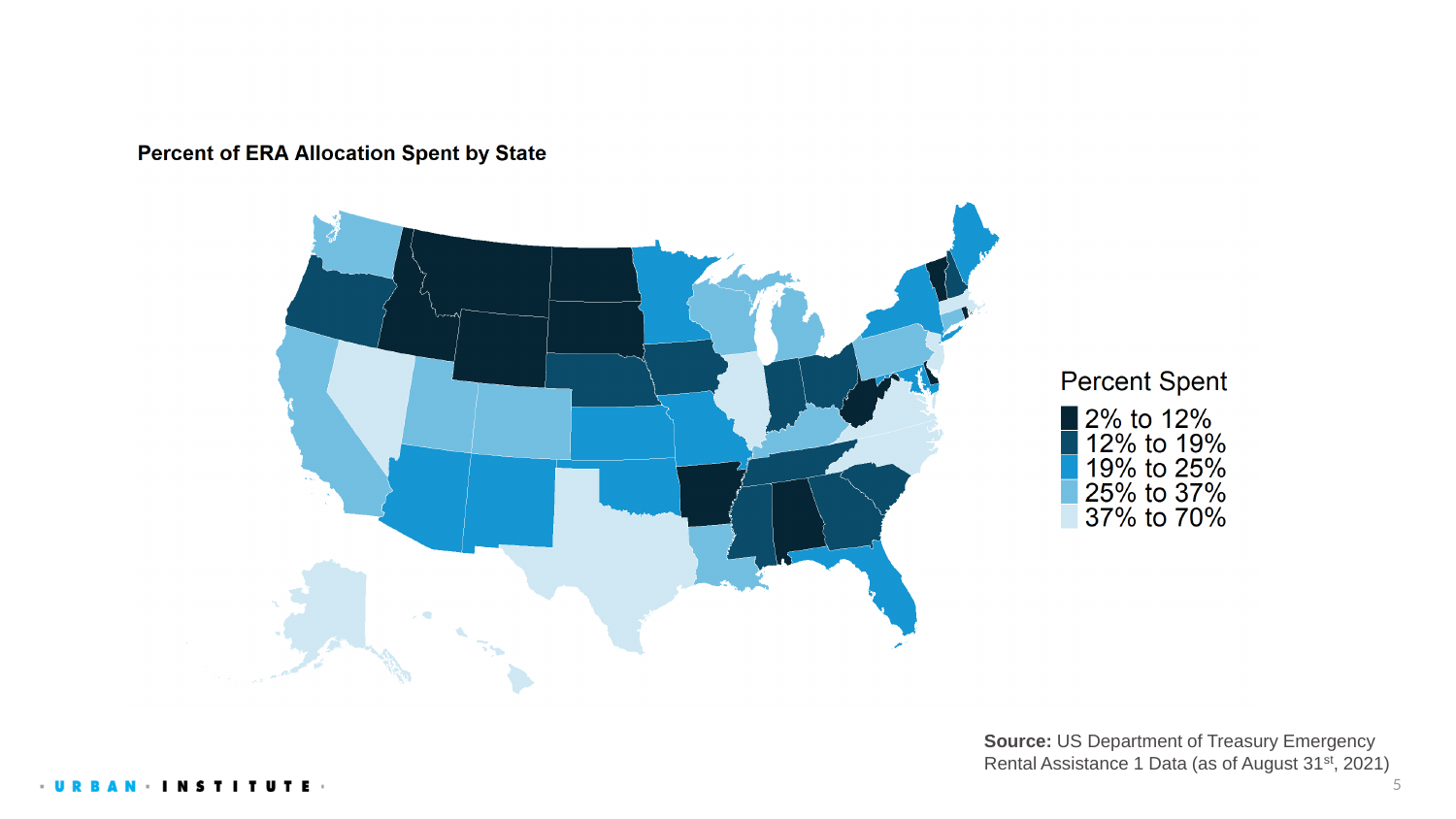# **Percent of ERA Allocation Spent by State (Top 10)**

| <b>State</b>                | <b>Percent Spent</b> |
|-----------------------------|----------------------|
| <b>District of Columbia</b> | 70%                  |
| Virginia                    | 62%                  |
| <b>New Jersey</b>           | 54%                  |
| <b>Texas</b>                | 54%                  |
| Alaska                      | 49%                  |
| <b>North Carolina</b>       | 48%                  |
| <b>Illinois</b>             | 48%                  |
| Hawaii                      | 42%                  |
| <b>Massachusetts</b>        | 41%                  |
| Nevada                      | 38%                  |

**Source:** US Department of Treasury Emergency Rental Assistance 1 Data (as of August 31st, 2021)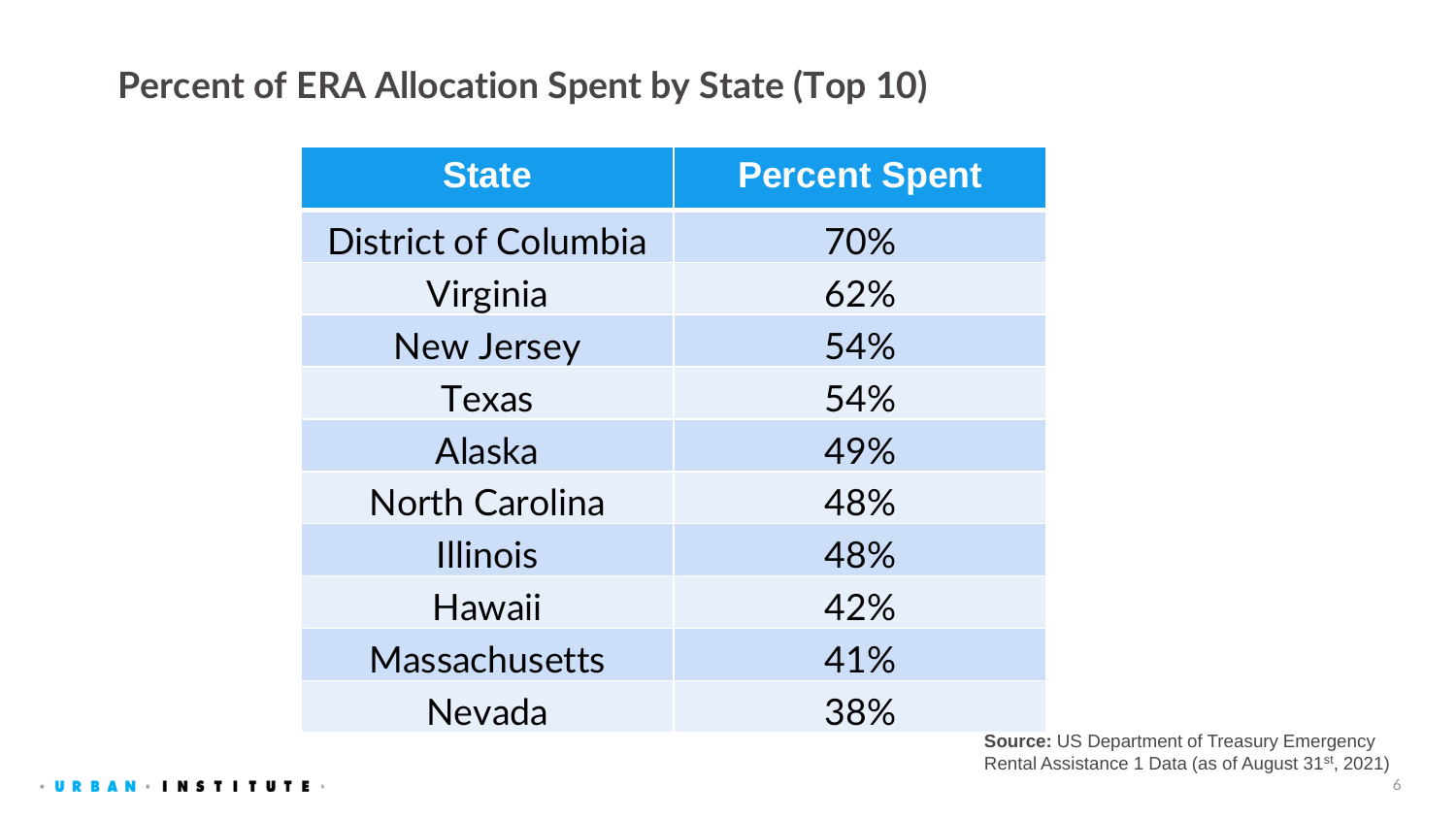# **Percent of ERA Allocation Spent by State (Bottom 10)**

| <b>State</b>               | <b>Percent Spent</b> |
|----------------------------|----------------------|
| <b>Puerto Rico</b>         | 0%                   |
| <b>American Samoa</b>      | 0%                   |
| <b>U.S. Virgin Islands</b> | 0%                   |
| Wyoming                    | 2%                   |
| <b>South Dakota</b>        | 2%                   |
| <b>North Dakota</b>        | 3%                   |
| <b>Northern Mariana</b>    |                      |
| <b>Islands</b>             | 4%                   |
| <b>Delaware</b>            | 7%                   |
| <b>Rhode Island</b>        | 8%                   |
| <b>Arkansas</b>            | 9%                   |

Rental Assistance 1 Data (as of August 31<sup>st</sup>, 2021) 7 **Source:** US Department of Treasury Emergency

 $-$  U R  $\cdot$  INSTITUTE  $\cdot$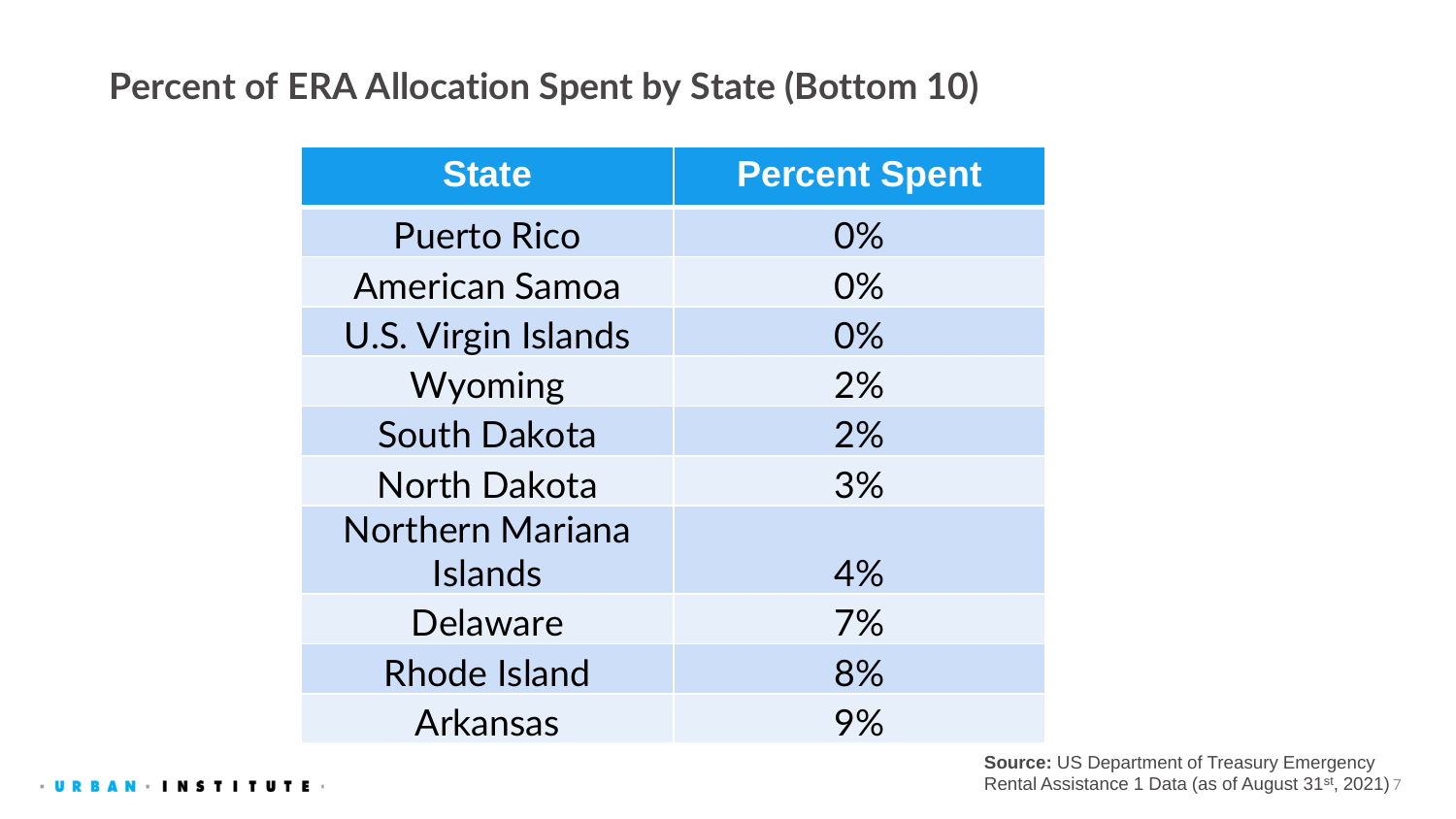#### **States With Little Protection and Slow ERA Rollout**



Percent Spent

2% to 9% 9% to 15% 15% to 22% 22% to 27% 27% to 54%

Some type of eviction moratoria or suspension

**Source:** US Department of Treasury Emergency Rental Assistance 1 Data (as of August 31st, 2021) and COVID-19 US State Policy team data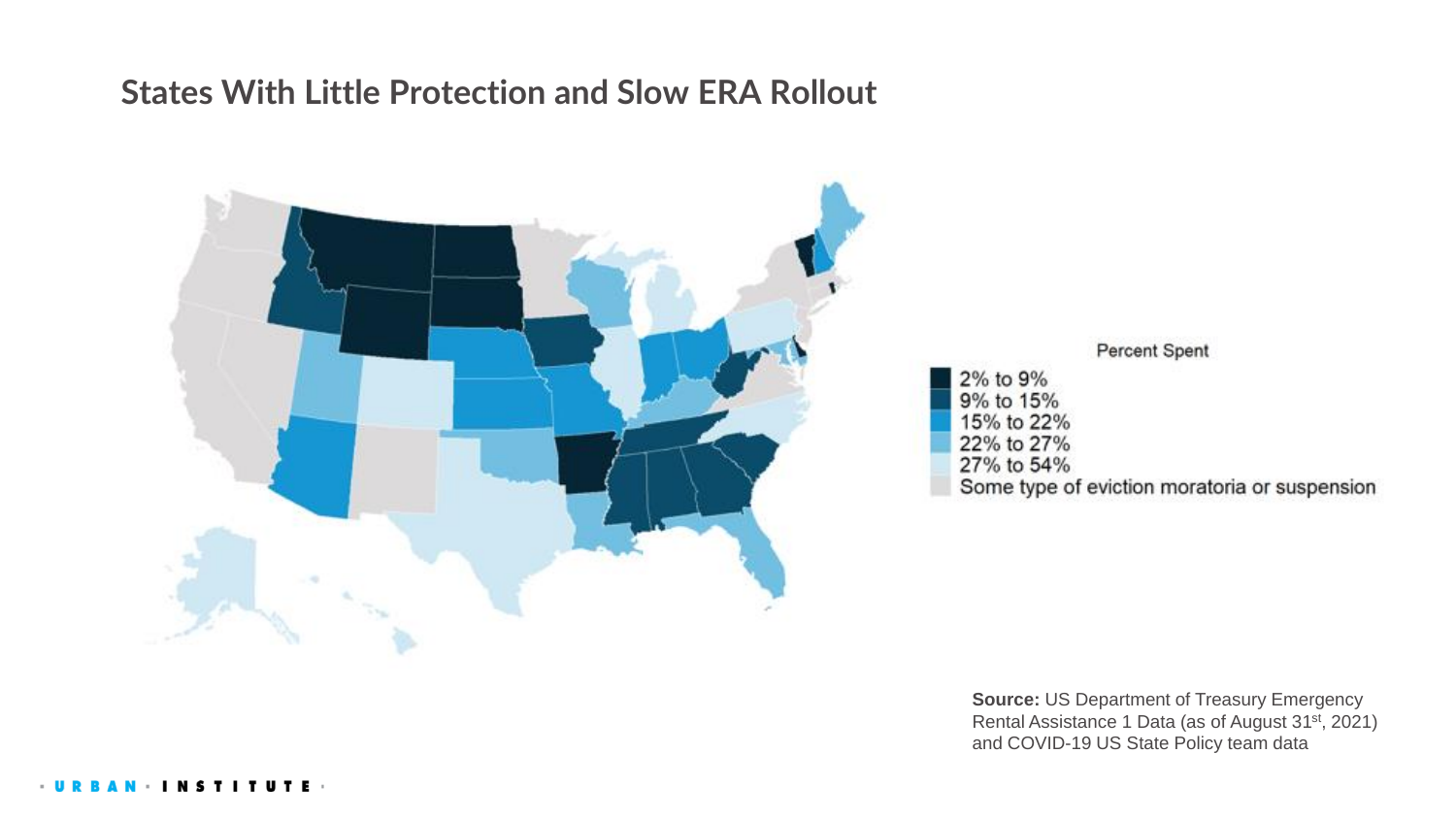# **NEIGHBORWORKS AMERICA HOUSING STABILITY COUNSELING PROGRAM**

# **America Rescue Plan – Housing Stability Counseling Program**

- NW released its NOFA with \$88.5 million dollars available and received application request over \$348 million;
- 131 Grantees were awarded to provide counseling services
	- o (HUD-Approved Intermediaries, State Housing Finance Agencies and NW Networks);
- All 50 states including District of Columbia, Puerto Rico and Guam will be served with homeowners and renters proposed to receive no-cost housing counseling;
- HSCP will target low-income and minority people and neighborhoods;
- 1275 counties in the U.S. were defined as areas of greatest need due to rates of highcost burden or social vulnerability (CDC Vulnerability Index).

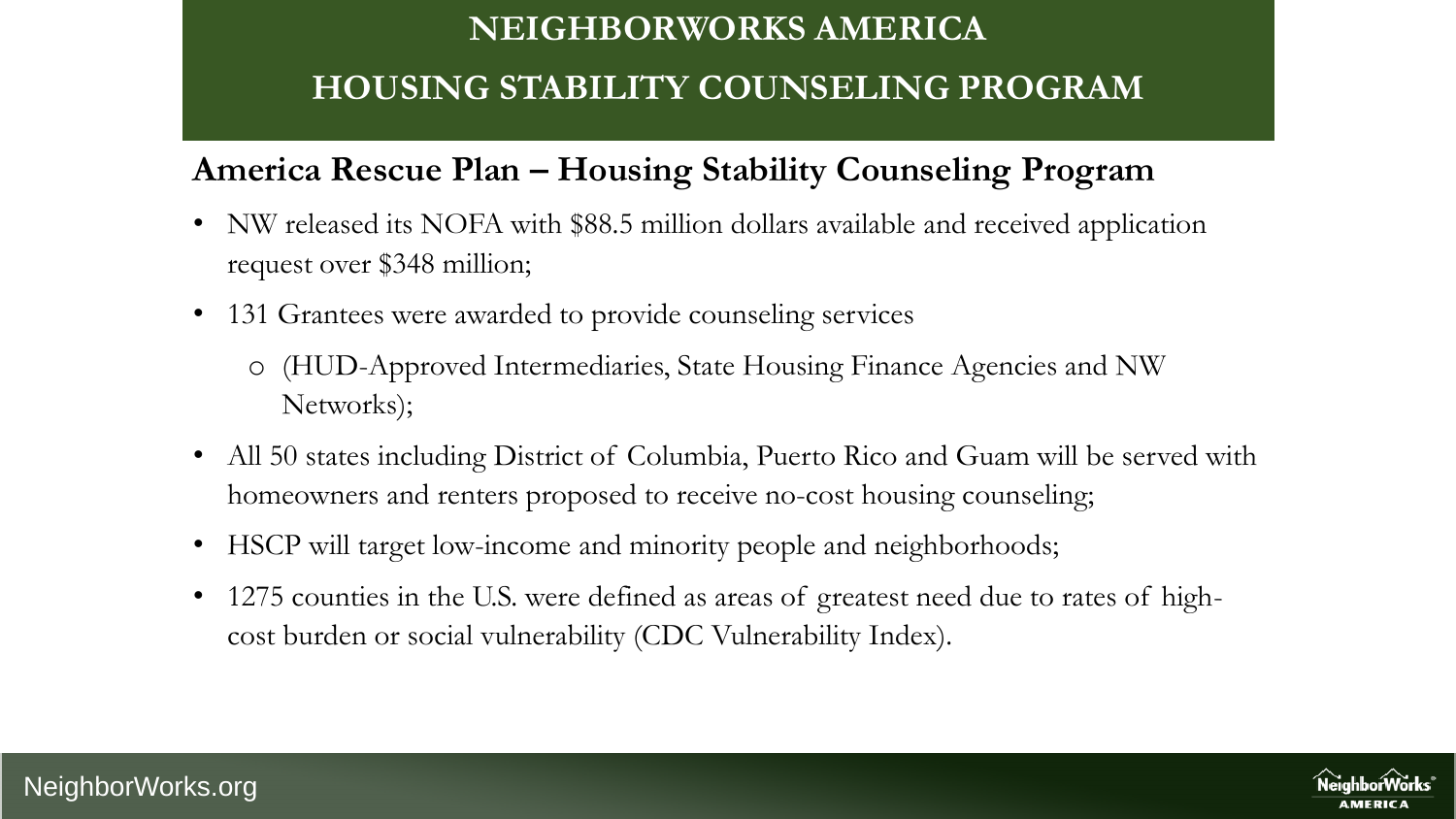# **NEIGHBORWORKS AMERICA HOUSING STABILITY COUNSELING PROGRAM**

### **HSCP COUNSELING**

- HSCP will promote collaboration and maximize a its grantees ability to serve households and their communities through counseling and resources in hopes of offsetting the financial impact that the pandemic has had on a family's ability to stay stably housed:
- Connect Grantees to available emergency rental and homeownership assistance funds by maintaining a national list of active emergency rental/homeowners' assistance programs by state posted on its website.
- **Providing monthly Webinars on national assistance programs and policy, in collaboration** with industry partners that include but are not limited to; U.S. Department of Treasury, HUD Office of Housing Counseling, Consumer Financial Protection Bureau and the National Council of State Housing Agencies.
- Peer to Peer utilizing the HSCP online platform, to promote collaboration and sharing of information of local assistance programs, best practices, successes and challenges.

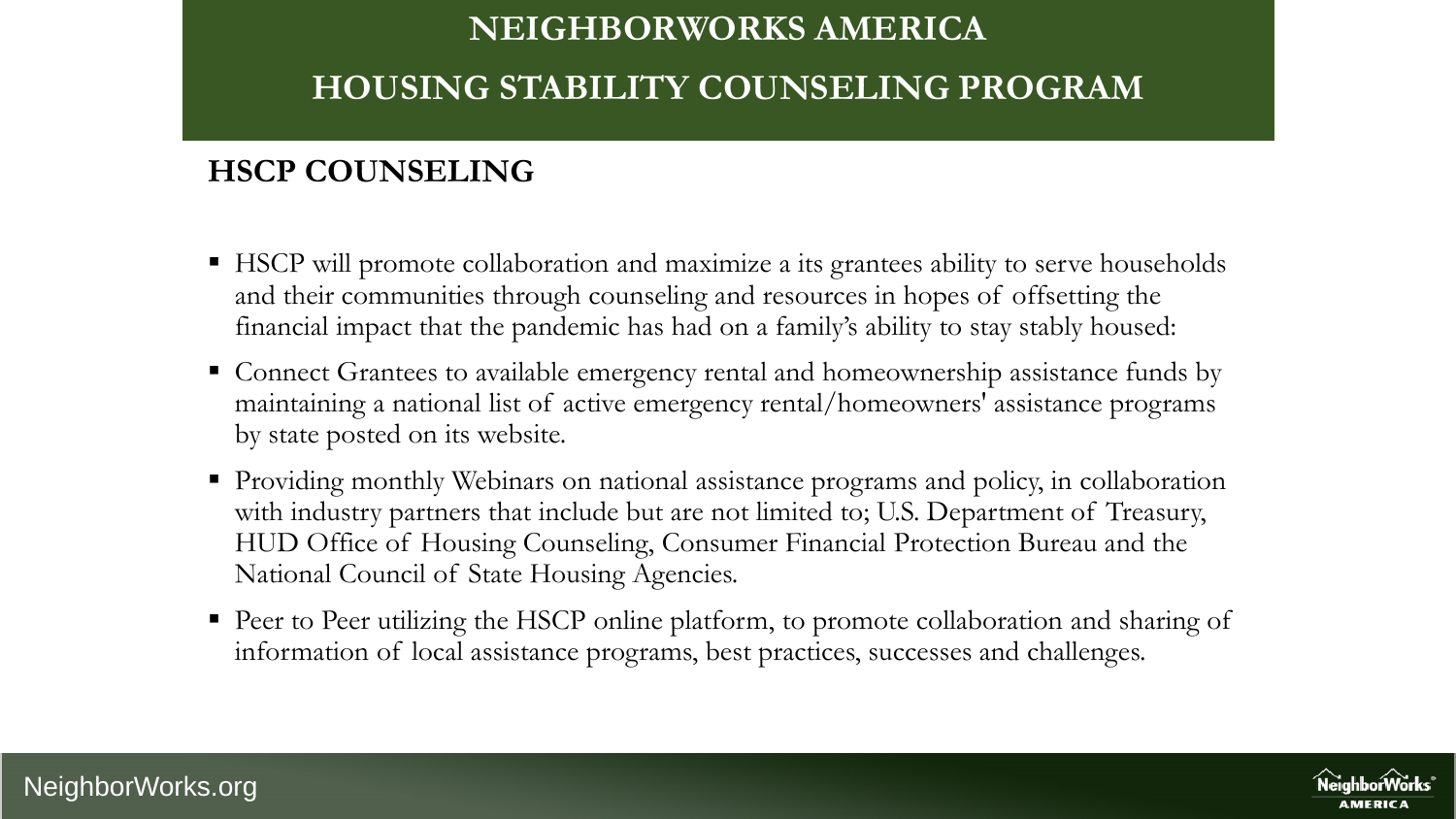# **NEIGHBORWORKS AMERICA RENTERS IN CRISIS**

# **RENTAL COUNSELING**

- Infrastructure for rental counseling still in development; HUD certified counselors.
- Counseling renters in crisis versus renters for sustainable housing;
- Current barriers to rental assistance;